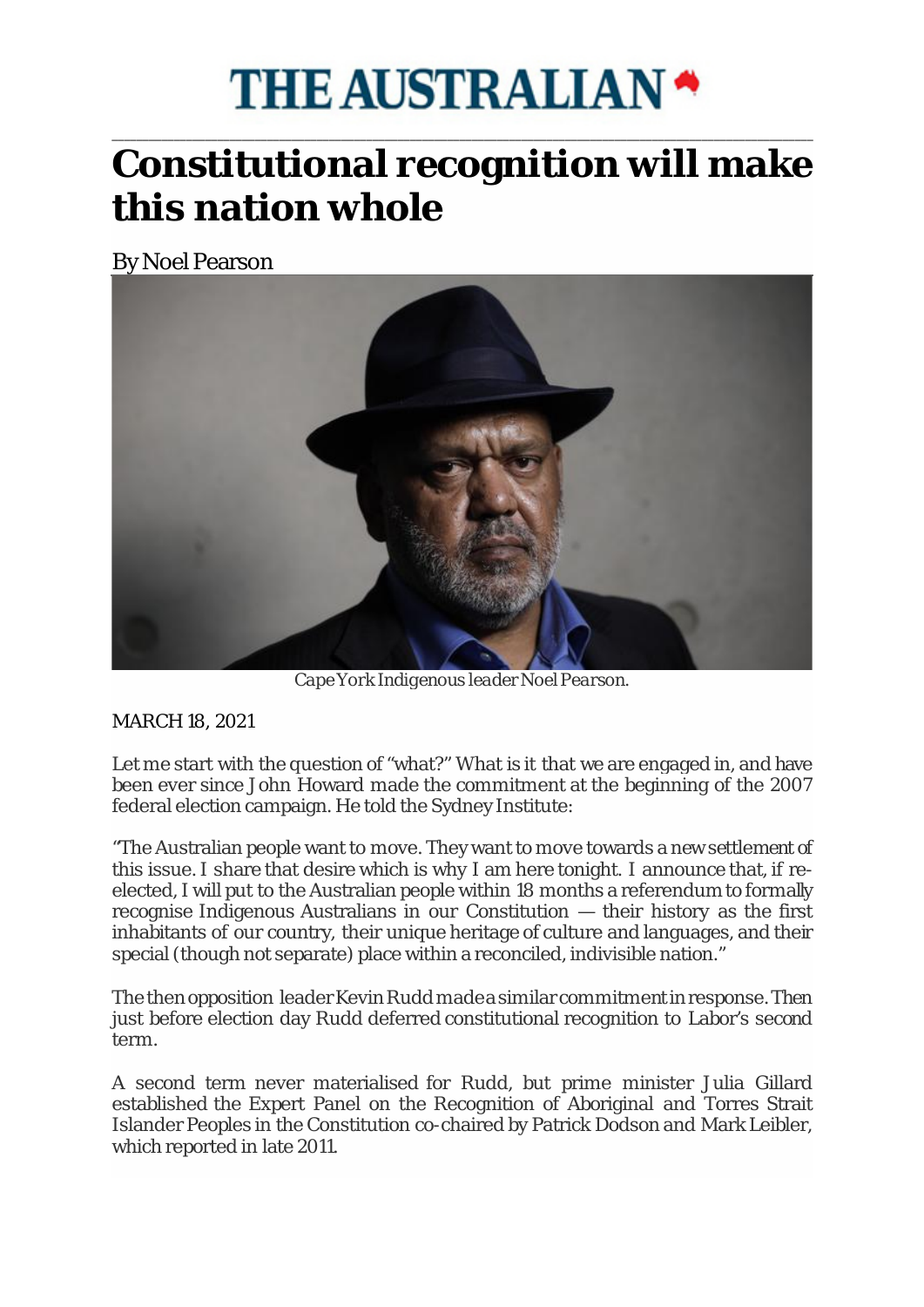It is now a decade since the expert panel. I won't rehearse this long journey with its numerous inquiries and processes, except to answer the question of "what" that I raised at the beginning.

What this process has been about since prime ministers Howard in 2007 and Gillard in 2011 is the recognition of Indigenous Australians: the Aboriginal and Torres Strait Islander peoples of Australia. The imperative was recognition, and it was acknowledged by our most conservative prime minister and our first woman prime minister. It has been such a long road with many twists and turns and seemingly endless miles of procedure and process that we can be forgiven for having sometimes lost sight of what we are doing. Let me refresh our memories and identify what this is all about: it is about recognition.

It was and is not about the legislative enactment of a voice to parliament by itself. It is about the recognition of Indigenous Australians in the Constitution, which empowers the parliament to legislate the voice to parliament as the means by which Aboriginal and Torres Strait Islander people are recognised in the nation.

The next basic question is "why": why recognition? The answer is straightforward: because the Indigenous peoples of Australia have never been recognised. There was no recognition when Lieutenant James Cook claimed possession of the continent on behalf of the crown, apparently contrary to his secret instructions, which spoke of the need for the consent of the natives, in 1770.

There was no recognition when the First Fleet asserted British sovereignty in Sydney Cove in 1788. There was no recognition when each subsequent colony was established across the continent.

There was no recognition when those colonies federated to form the Commonwealth of Australia in 1901. Indeed, peoples of the Aboriginal race were excluded from being counted as citizens in the new federation and from the national parliament's legislative power.

The necessity of recognition still remained well after the centenary of federation. This lacuna still remains today. We are a nation that does not recognise its Indigenous peoples. And this was a failure that needed to be addressed according to governments led by the Liberal and National parties, as well as by Labor, in the first decade of the 21st century.

The milestone years 1770, 1788, 1901 and 1967 all failed to recognise Australia's Indigenous peoples. If not then, why not now?

The next question concerns "where" recognition is to be effected. This question was answered in 2007 by the Liberal National party led by Howard and by the Labor Party led by Rudd in precisely the same way: recognition was to be effected in the Constitution. In other words, it was to be reflected in Australia's most supreme legal instrument. That is why this process we are embarked upon is called constitutional recognition.